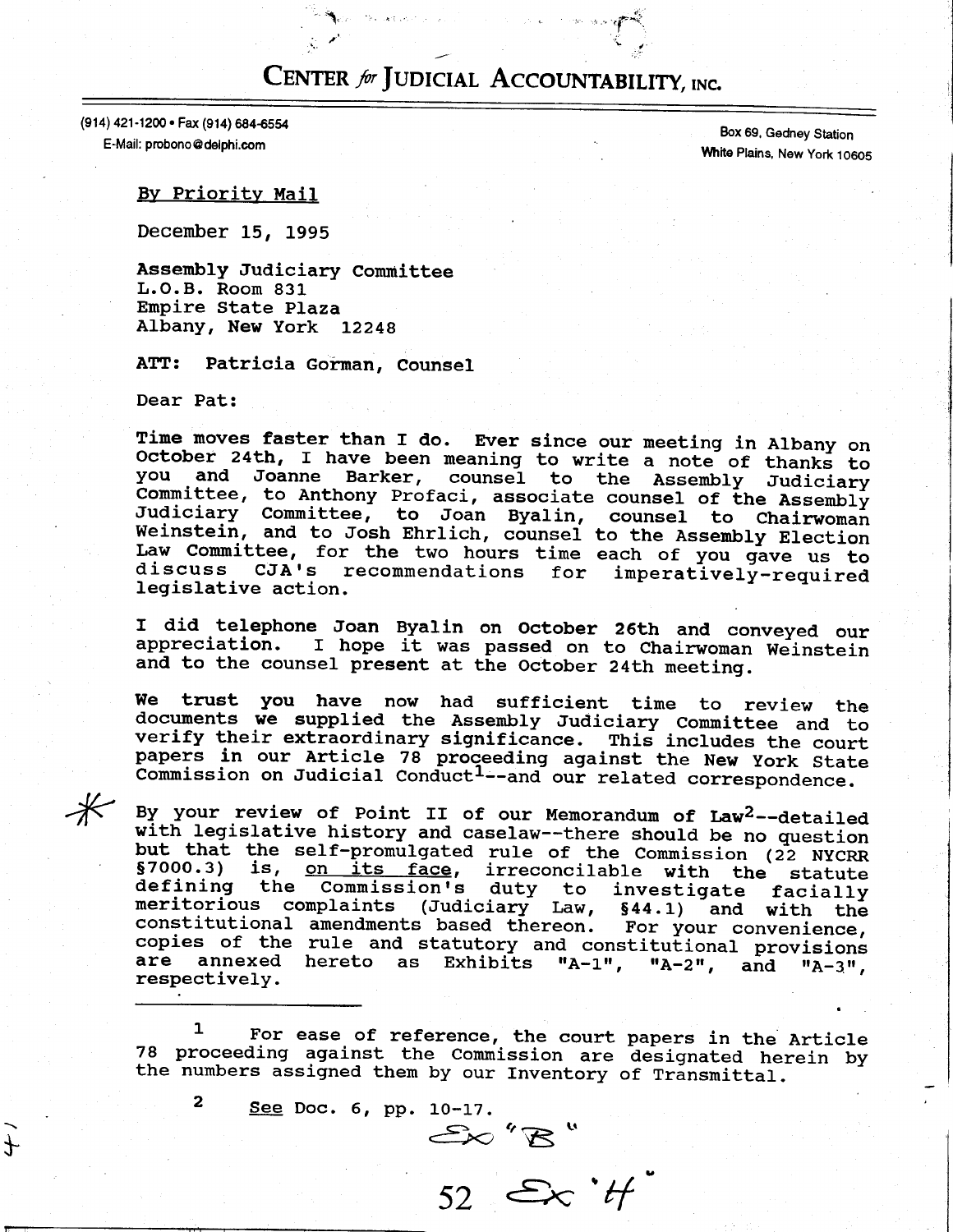Pat Gorman, Esq.

Š

Moreover, you should now be convinced that the Supreme Court's decision of dismissal, justifying §7000.3, as written, --by an arqument not advanced by the Commission--is palpably insupportable.

The definitions section of  $$7000.1$  (Exhibit "A-1"), which the court itself quotes in its decision<sup>3</sup>, belies its claim that<br>"initial review and inquiry" is subsumed within "investigation". Such definitions section expressly distinguishes "initial review and inquiry" from "investigation"4.

Even more importantly, the Court's aforesaid sua sponte argument, it pretends to be the Commission's "correct[] interpret[ation]" of the statute and constitution, does NOTHING to reconcile §7000.3, as written, with Judiciary Law, §44.1<br>(Exhibit "A-2"). This is because §7000.3 (Exhibit "A-1") uses the discretionary "may" language in relation to both "initial review and inquiry" and "investigation"--THUS MANDATING NEITHER. Additionally, as written, §7000.3 fixes NO objective standard by which the Commission is required to do anything with a complaint--be it "review and inquiry" or "investigation". This contrasts irreconcilably with Judiciary Law §44.1, which uses the mandatory "shall" for investigation of complaints not determined by the Commission to facially lack merit.

The Supreme Court decision does not quote the entire definition of "investigation", set forth in §7000.1(j). Omitted from the decision is the specification of what "investigation" The omitted text reads as follows: includes.

> "An investigation includes the examination of witnesses under oath or affirmation, requiring the production of books, records, documents or other evidence that the commission or its staff may deem relevant or material to an investigation, and the examination under oath or affirmation of the judge involved before the commission or any of its members."

Accordingly, the "initial review and inquiry" conducted by the "*commission staff*" and is is

> "intended to aid the commission determining whether or not to authorize an in investigation." (emphases added).

> > 53